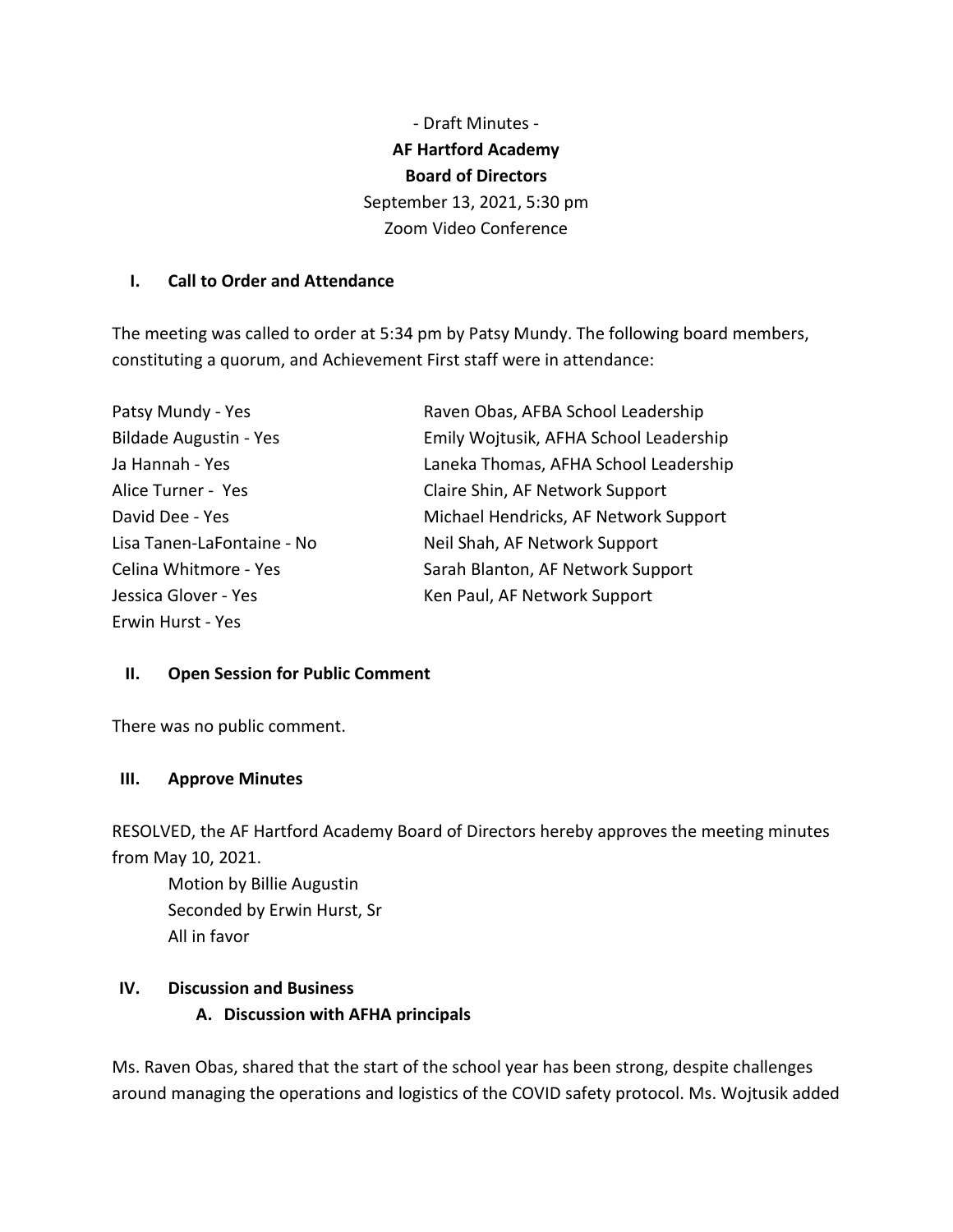that, at the middle school, they have been dealing with changes to staffing, coverage resulting in leaders covering instruction.

The principals each named the individual who they would recommend to serve as interim for a short period of time (less than two week) in the event they had to be out of the building.

The principals talked about parental engagement. Ms. Wojtusik talked about being thoughtful about timing and purpose to ensure that when parents are being asked to come together, they will get something out of it. Ms. Raven Obas talked about how to increase daily communication with families. They use Class Dojo to share videos, photos and quick updates on what the children are doing during the day. Engaging parents with Class Dojo as their kids are away from home during a difficult time helps families feel at ease that their children are safe and happy. Ms. Thomas underscored the importance of varying and extending the timing of engagement opportunities. Parents want to engage so the school must create structures to provide that. She also wants to expand how they think about parent engagement, beyond all school events. How is each teacher engagement with families? How can they leverage communication tools on a small scale?

# **B. Professional Growth Plan (PGP) Review**

The board entered executive session to discuss the personnel matters related to the PGPs of the AFHA principals at 6:04 pm and invited Sarah Blanton, Claire Shin and Michael Hendricks to join. Motion by David Dee. Seconded by Billie Augustin.

The board exited executive session at 6:23 pm. Motion by Ja Hannah. Second by Jessica Glover. All in favor.

# **C. Finance Committee Report**

Neil Shah joined the meeting to present the financial report. AFHA's PPP loan was forgiven in June. The FY21 fiscal year ended strongly.

In May, the board briefly discussed ESSER. Since then, AF engaged in a holistic process to ensure that we can use the money allocated over a multi-year period. This process was aligned to the five AF COVID response strategies putting dollars towards three in particular: design for physical safety, student experience, reading intervention.

Enrollment is strong.

Mr. Shah shared the proposed budgets.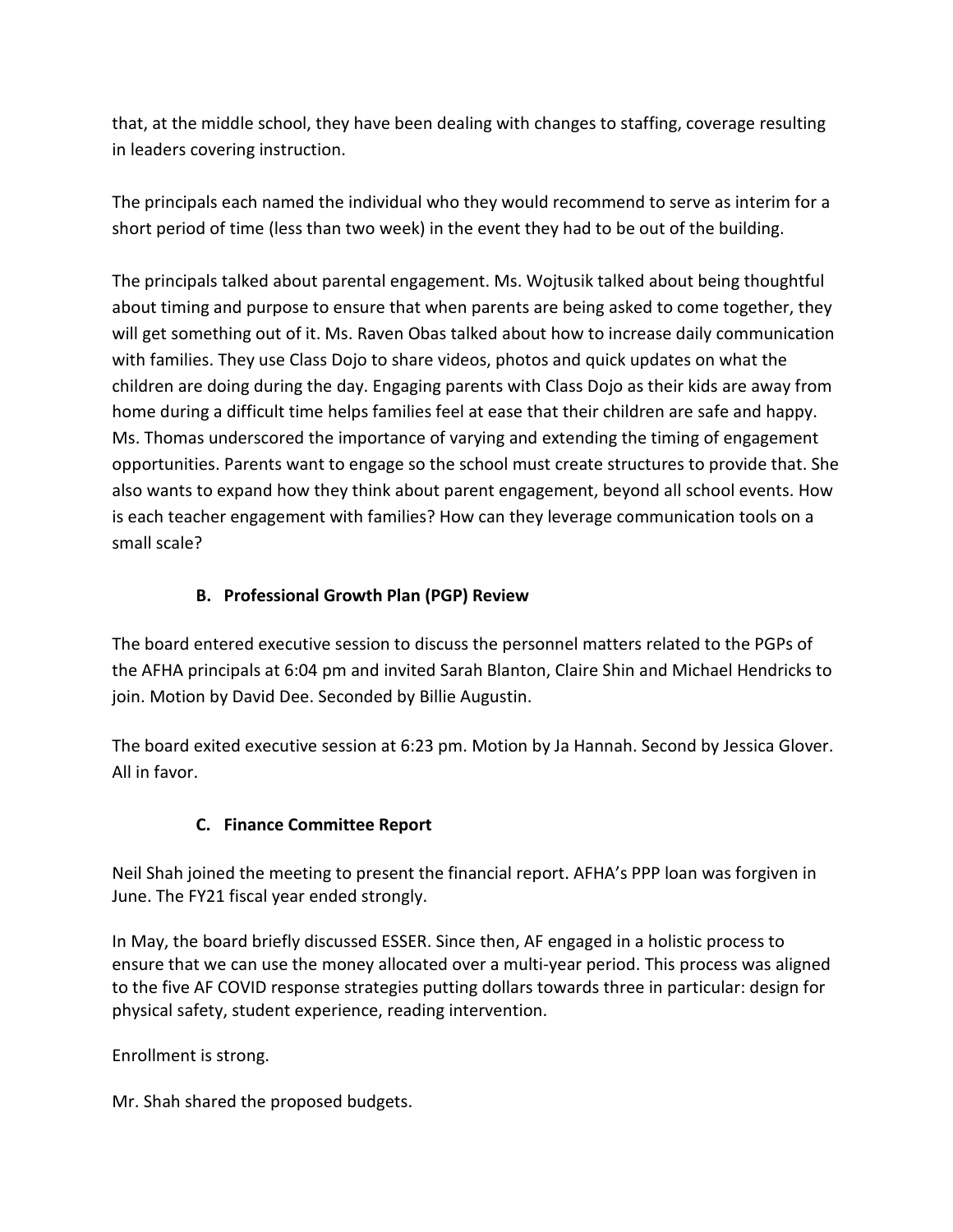RESOLVED, the AF Hartford Academy Board of Directors hereby approves the amended budget as recommended by the Finance Committee and prepared by Achievement First for the 2021- 22 fiscal year.

Motion by Billie Augustin Seconded by David Dee All in favor

# **D. Board Chair Report**

- **1. Discussion**
	- **a) CMO evaluation**

Ms. Mundy requested that board members submit any feedback by September 27<sup>th</sup>. She will then submit to Sarah Blanton.

# **b) COI disclosure statements**

Conflict of interest disclosure statements must be completed. Some board members have already done so.

### **c) Board committees**

Ms. Mundy reviewed the board committee appointments.

Personnel Committee: Patsy Mundy, Billie Augustin and David Dee AF Hartford HS Committee: Patsy Mundy, Alice Turner and Erwin Hurst, Sr. Finance Committee: Patsy Mundy, Billie Augustin and Lisa Tanen-LaFontaine

# **d) Interim principal hiring process**

The board discussed questions and considerations for adopting a policy for interim principals. Patsy Mundy, Billie Augustin and Erwin Hurst, Sr. will engage in this work between now and the November meeting.

# **2. Board business**

The board briefly discussed each resolution prior to taking a vote.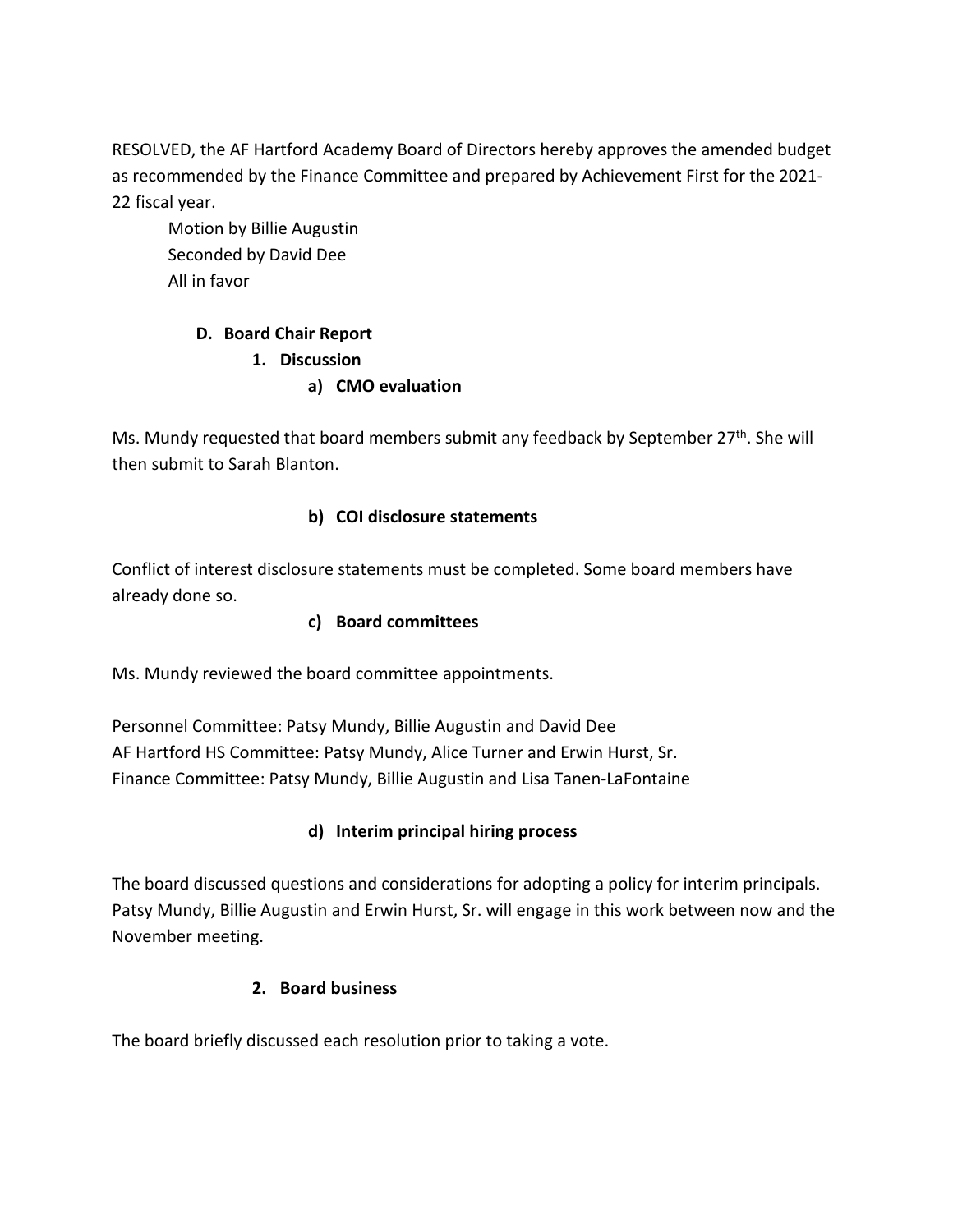RESOLVED, the AF Hartford Academy Board of Directors hereby elects the following leadership slate for the 2020-21 fiscal year:

Patsy Mundy, Chair Erwin Hurst, Sr., Vice Chair Bildade Augustin, Treasurer Ja Hannah, Secretary Motion by Billie Augustin Seconded by Ja Hannah All in favor

RESOLVED, the AF Hartford Academy Board of Directors hereby elects the following Directors to serve on the AF Hartford High School Joint Committee:

Patsy Mundy (Committee Chair) Erwin Hurst, Sr Alice Turner Motion by Ja Hannah Seconded by Jessica Glover All in favor

RESOLVED, the AF Hartford Academy Board of Directors hereby elects the following Directors to serve on the AF Hartford Academy Finance Committee:

Bildade Augustin (Committee Chair) Patsy Mindy Lisa Tanen-LaFontaine Motion by Ja Hannah Seconded by Jessica Glover All in favor

RESOLVED, the AF Hartford Academy Board of Directors hereby elects the following Directors to serve on the AF Hartford Academy Personnel Committee:

Patsy Mundy (Committee Chair) David Dee Bildade Augustin Motion by Ja Hannah Seconded by Jessica Glover All in favor